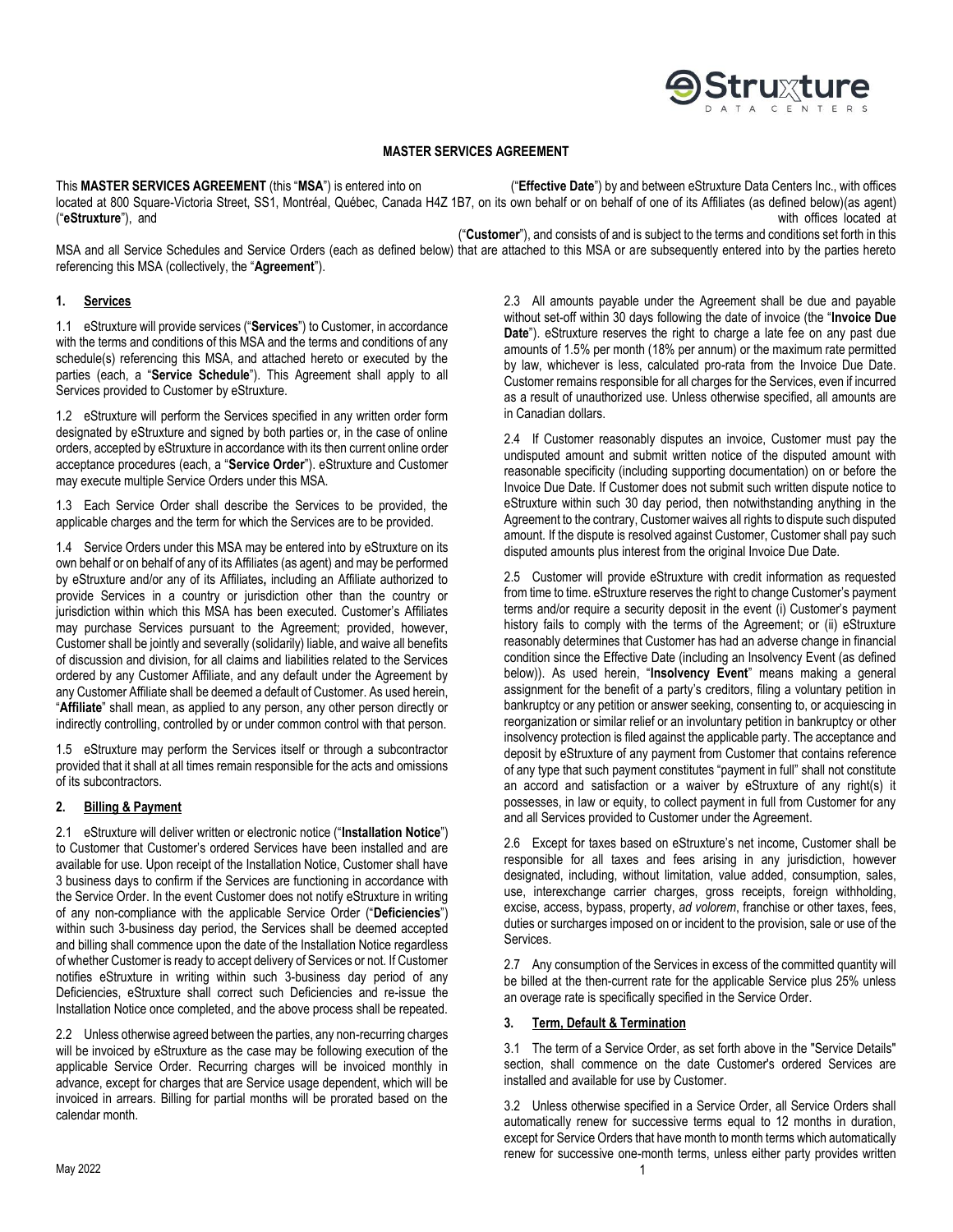

notice of non-renewal to the other party at least 30 days prior to the end of the then-current term. eStruxture may increase any charges payable by Customer to eStruxture during any renewal term by providing written notice of the new applicable charges at any time prior to the end of the then-current term; provided, however, Customer shall have 30 days from the date of eStruxture's notice of increased charges to give written notice of non-renewal effective at the end of the then-current term.

3.3 If (i) Customer fails to make any payment when due and such failure continues for 10 days following written notice from eStruxture, (ii) either party fails to observe or perform any material term or condition of the Agreement and such failure continues for 30 days after written notice from the other party, or (iii) either party has an Insolvency Event; then the non-defaulting party may terminate the Agreement and/or any Service Order, in whole or in part, and pursue such other remedies it may have at law or in equity. For the avoidance of doubt, except as otherwise provided in the Agreement, neither party may resiliate the Agreement or any Customer Order during a term, and Customer expressly waives the application of Section 2125 of the *Civil Code of Québec*.

3.4 In addition to any other rights, in the event Customer fails to pay any amounts invoiced under the Agreement, Customer shall lose the benefit of the term and eStruxture may (i) suspend the performance of Services under any or all Service Orders; (ii) restrict Customer's access to the eStruxture facility, the Customer space and/or equipment; and/or (iii) refuse to provide any existing Services and/or new Services requested by Customer, without limiting Customer's obligation to pay the full amount of the applicable Service Order.

3.5 In the event Customer is found, following an internal investigation by eStruxture, to have engaged in any illegal, harmful or fraudulent activities with the Services, including those outlined in eStruxture's Acceptable Use Policy, eStruxture, acting reasonably, retains the right to suspend the Services and terminate this Agreement with a transition period which shall not exceed two (2) weeks, if Customer has not cured such breach within 2 days following the notice of eStruxture, provided that in the event of a repeated breach, eStruxture may immediately suspend the Services and terminate this Agreement.

3.6 In the event Customer is determined by the electrical utility provider to be using the Services in violation of the utility provider's then current cryptocurrency policies, eStruxture may suspend the Services and terminate this Agreement upon a thirty (30) day written notice. Notwithstanding section 5.2 herein, Customer shall indemnify eStruxture for any increase in rates, fees or penalties (including retroactive electricity charges) charged to eStruxture as a result of such violation.

3.7 Upon the expiration or earlier termination of the Agreement and/or any Service Order, Customer shall remove all of its equipment and other personal property (which shall include any hardware or software licensed by Customer from a third party) from eStruxture's facility(ies). If Customer fails to remove its equipment or other personal property, eStruxture may, without prior notice to Customer, (i) continue charging monthly recurring charges and such other amounts applicable to such Services as set forth in the applicable Service Order, and/or (ii) disconnect, remove, store and/or dispose of Customer's equipment or other personal property at Customer's sole liability and expense.

3.8 In the event of any change in applicable law, regulation, rule, order or by-law of any governmental body, agency or authority, or by order of any court enforcing the same, that materially increases eStruxture's costs or other terms associated with or arising out of eStruxture's delivery of the Services, the parties will negotiate in good faith appropriate changes to the Agreement. In the event that the parties are unable to reach agreement within 30 days after eStruxture's delivery of written notice requesting renegotiation, then (i) eStruxture may upon written notice pass along to Customer any such increased costs or other terms as applicable, (ii) if eStruxture elects to do so, Customer may terminate the affected Services by delivering written notice of

# **4. Representations and Warranties**

4.1 eStruxture represents and warrants to Customer that eStruxture: (i) has the authority to enter into the Agreement and the Agreement constitutes a valid and binding obligation of eStruxture that does not violate any other agreement between eStruxture and any other person; and (ii) will provide the Services in compliance with all applicable laws, rules and regulations.

4.2 Customer represents and warrants to eStruxture that Customer: (i) has the authority to enter into the Agreement and the Agreement constitutes a valid and binding obligation of Customer that does not violate any other agreement between Customer and any other person, (ii) is not using the Services for cryptocurrency mining, (iii) will use the Services in compliance with all applicable laws, rules and regulations; (iv) it will procure all necessary consents and licenses to use its equipment and software in eStruxture`s facilities, and (v) will ensure that its employees, agents, representatives and contractors comply with the terms of this Agreement and eStruxture's then current facility user guide, as amended from time to time and supplied to Customer ("**User Guide**"), as well as any third party software license terms to the extent eStruxture provides Customer access to such third party software.

4.3 EXCEPT AS EXPRESSLY SET FORTH IN SECTION 4.1, THE SERVICES ARE PROVIDED ON AN "AS IS" BASIS AND eSTRUXTURE MAKES NO WARRANTIES, EXPRESS OR IMPLIED, AND EXPRESSLY DISCLAIMS ALL OTHER WARRANTIES, INCLUDING, WITHOUT LIMITATION, ANY IMPLIED WARRANTIES OF MERCHANTABILITY, FITNESS FOR A PARTICULAR PURPOSE, NON-INFRINGEMENT OR WARRANTIES ARISING FROM A COURSE OF DEALING, USAGE OR TRADE PRACTICE**.** CUSTOMER IS SOLELY RESPONSIBLE FOR AND eSTRUXTURE EXPRESSLY DISCLAIMS ALL REPRESENTATIONS, WARRANTIES AND LIABILITIES OF ANY KIND RELATING TO CUSTOMER'S SOFTWARE AND HARDWARE, INCLUDING THIRD-PARTY SOFTWARE AND/OR HARDWARE LICENSED BY CUSTOMER.

#### **5. Liability & Insurance**

5.1 Each party agrees to indemnify the other party, its Affiliates, and their respective officers, directors, members, shareholders, employees, agents, representatives, assigns and successors, and shall hold them harmless against any losses, liabilities, damages, costs or expenses (including reasonable attorneys' fees) resulting from a third party claim, arising out of or alleged to have arisen out of, (a) such party's breach of its obligations, representations or warranties under the Agreement; (b) any infringement of any third party's proprietary rights; or (c) bodily injury, death or property damage caused by the negligence or willful misconduct of such party. The indemnified party agrees to give prompt written notice to the indemnifying party of any such claim; provided, that any delay in furnishing such notice shall not discharge the indemnifying party from its indemnification obligation hereunder, except to the extent such delay results in actual prejudice to the indemnifying party. The indemnifying party shall undertake and conduct the defense of any claim so brought. The indemnifying party shall keep the indemnified party advised of the progress of any such claim and the indemnified party shall have the right to participate in such claim at its own expense. If the indemnifying party shall fail to take timely action to defend any such claim then the indemnified party may defend such claim at the indemnifying party's expense. The indemnifying party shall not have the right to settle, compromise, or otherwise enter into any agreement regarding the disposition of any claim without the indemnified party's prior written consent,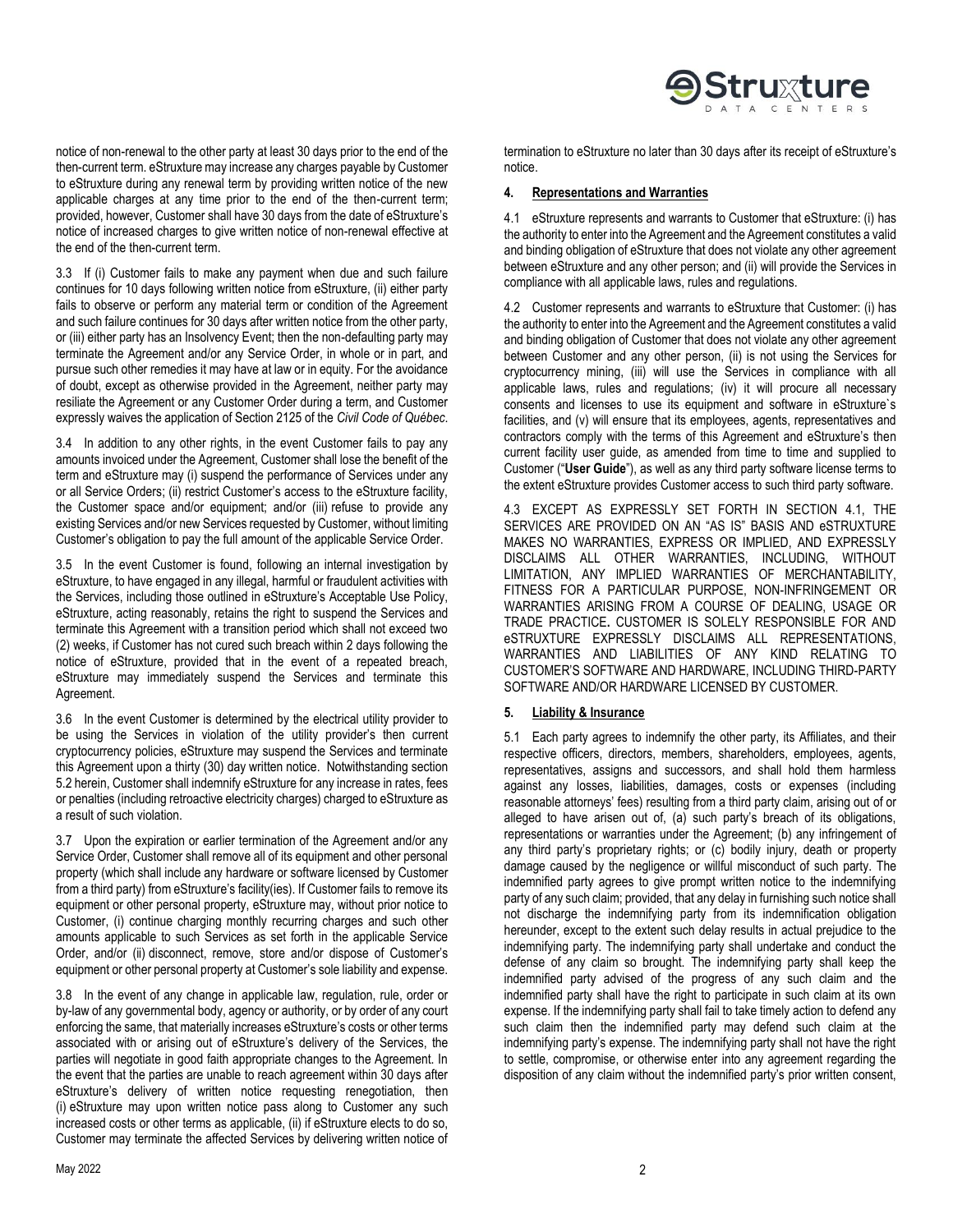**Struxture** 

which may not be unreasonably withheld, except for a claim solely for monetary damages.

5.2 Neither party shall be liable to the other party for any indirect, consequential, incidental, special, unforeseeable or punitive damages, including, without limitation, loss of use, interruption of business, loss of data or loss of profits, arising out of or in any way connected with the Agreement or the Services, even if the relevant party has been advised of the possibility of such damages. In no event shall eStruxture's aggregate, cumulative liability for direct damages under a Service Order exceed the fees paid under such Service Order in the 12 months prior to the date on which the liability arose, less any amounts paid for previous claims under such Service Order.

5.3 Notwithstanding anything in the Agreement to the contrary, Customer's sole remedies and eStruxture's sole liability for Service outages, failures or defects are contained in any service level agreement(s) ("**SLAs**") included in any Service Schedule, if any.

5.4 Subject to Section 5.2, in any proceeding to enforce the terms of the Agreement, the prevailing party shall be entitled to recovery of all reasonable costs incurred, including, without limitation, court costs, attorneys' fees and other related costs and expenses.

5.5 Customer agrees to keep in full force and effect during the term of the Agreement: (a) comprehensive general liability insurance, including contractual liability insurance, in an amount not less than \$1,000,000 per occurrence, providing for the investigation, defense and satisfaction (by settlement or otherwise) of any claim under the Agreement and (b) "All Risk" Property insurance covering all of Customer's personal property located at any of eStruxture's facilities. Customer acknowledges that (i) it retains the risk of loss for, or damage to, its equipment and other personal property located at any of eStruxture's facilities; and (ii) eStruxture's insurance policies do not provide coverage for Customer's equipment or other personal property. Customer's general liability policy shall indicate that insurer provides the primary insurance for any claims under the Agreement and shall include a provision denying insurer subrogation rights against eStruxture or the eStruxture indemnitees. Upon request, Customer shall cause the insurance company issuing such policy to issue a certificate to eStruxture confirming that such policy is in full force and effect and provides coverage to eStruxture and eStruxture indemnitees as additional insureds and confirming that before any cancellation or material modification, the insurance company will provide eStruxture with 30 days' prior written notice. Customer shall require any contractor, customer or other third party entering an eStruxture facility on Customer's behalf to procure and maintain the same types, amounts and coverage extensions as required of Customer.

# **6. Confidential Information**

To the extent the parties have entered into a stand-alone non-disclosure agreement that remains in effect, the terms and conditions of such nondisclosure agreement shall govern any information disclosed between the parties in the performance of the Agreement. In the event there is no standalone non-disclosure agreement between the parties then in effect, Customer agrees that the terms and conditions of the Agreement and all documents, proprietary technology, software tools, hardware and architecture designs and information provided by eStruxture or to which Customer has access in the performance of Services shall be the property of eStruxture or its licensors and shall be considered "Confidential Information", and that it (i) will not communicate, sell, or otherwise disclose the Confidential Information to any third party except as required by law or with eStruxture's prior written consent and (ii) Customer will use an appropriate and reasonable degree of care to preserve the confidentiality of the Confidential Information. In the event that Customer is required by law to make any disclosure of any Confidential Information, Customer must first give written notice of such requirement to eStruxture, and must permit eStruxture to intervene in any relevant

proceedings to protect its interests in the Confidential Information. Customer acknowledges and agrees that damages at law would be an insufficient remedy to eStruxture in the event that any of the covenants contained in this Section are violated. Accordingly, in addition to any other remedies or rights that may be available to eStruxture, eStruxture shall also be entitled, upon application to a court of competent jurisdiction, to obtain injunctive relief to enforce the provisions of this Section.

## **7. General**

7.1 Except for any Customer payment obligations, neither party will be liable for any failure or delay in its performance under the Agreement due to (i) causes beyond such party's reasonable control or (ii) an unforeseeable and irresistible event ("**Force Majeure Event**"). In the event eStruxture is unable to deliver the Services as a result of a Force Majeure Event, Customer shall not be obligated to pay for the affected Services for so long as eStruxture is unable to deliver such Services.

7.2 During the term of the Agreement, Customer grants eStruxture the right to use Customer's logo and name on eStruxture's website and promotional materials. Customer shall have the right to require eStruxture to terminate any such uses at any time by written notice.

7.3 Nothing in the Agreement will be construed to imply a joint venture, partnership or agency relationship between the parties.

7.4 Customer may not assign the Agreement without eStruxture's prior written consent. eStruxture may assign the Agreement without Customer's consent. The parties do not intend that the Agreement benefit or create any legal or equitable right, remedy or cause of action in, or on behalf of, any person other than a party and no person, other than a party, is entitled to rely on the provisions of the Agreement in any proceeding. If Customer resells or sublicenses the Services to a third party, Customer will: (i) remain liable for the payment of all charges due under each Service Order, and all acts or omissions of any customer or sublicensee of Customer shall be attributable to Customer under the Agreement; (ii) in no event resell or sublicense Services to any customer of Customer at a price less than eStruxture's then current list price for such Services; (iii) be solely responsible for providing support to its end customer (for greater certainty, eStruxture will only interact with Customer for billing, support and other Service issues); (iv) not make any representations or warranties relating to the quality or availability of the Services other than as authorized by eStruxture; and (v) will indemnify, defend and hold eStruxture harmless from claims made against eStruxture by any third party that Customer resells or sublicenses the Services to.

7.5 All notices, requests, demands and other communications hereunder shall be either (i) delivered in person, (ii) sent by overnight courier service or other express commercial delivery service, or (iii) sent by email with confirmation of receipt, i.e. email having been opened and read (if an email address is provided below):

## **If to eStruxture**:

For billing enquiries/disputes:

Attn: Director, Finance eStruxture Data Centers Inc. 800 Square Victoria, SS1 Montréal, Québec H4Z 1B7 E-mail: **accounting@estruxture.com**

For all other notices:

Attn: Chief Legal Officer eStruxture Data Centers Inc.